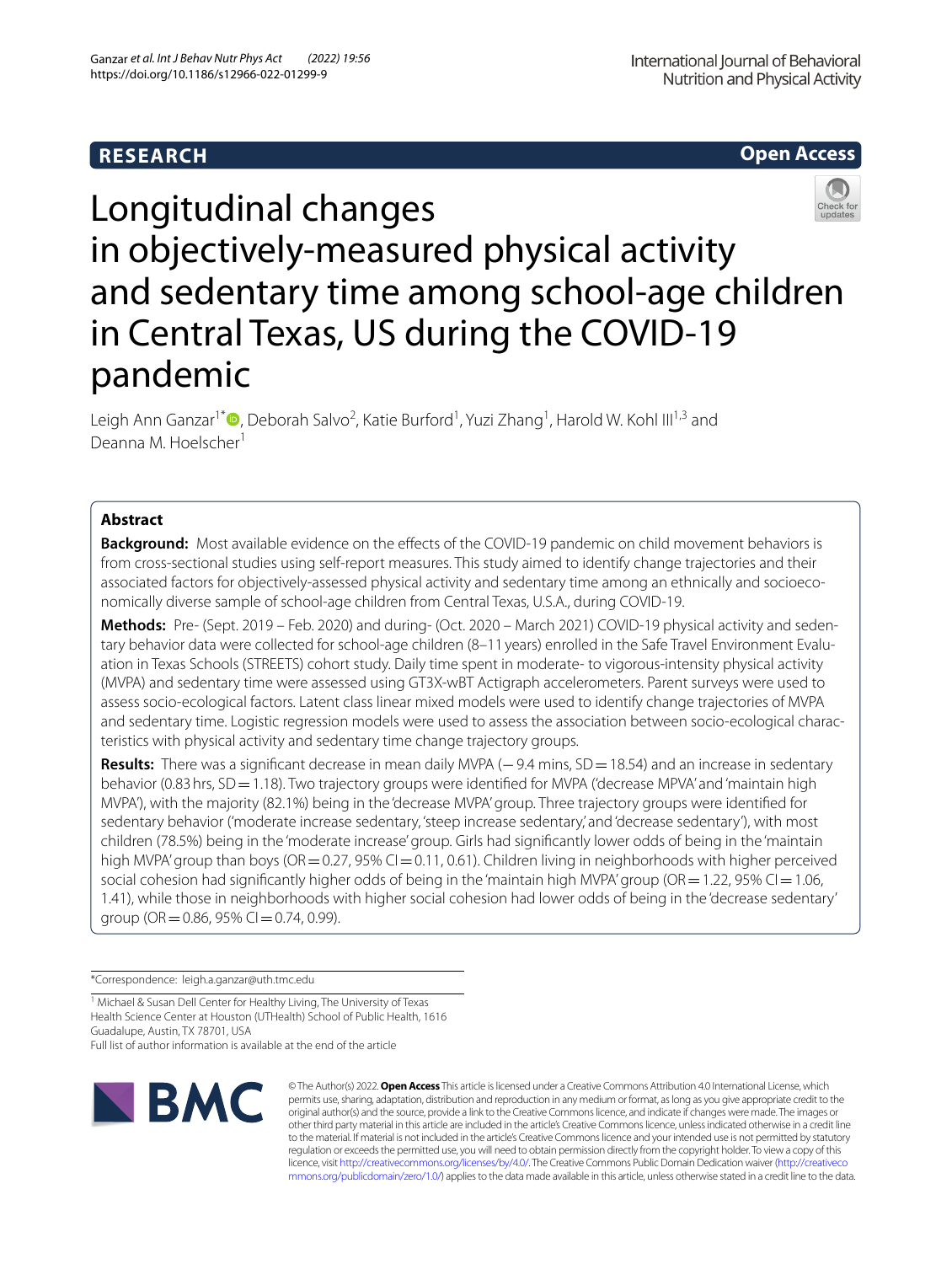**Conclusions:** Declines in physical activity and increases in sedentary time among most school-age children during COVID-19 in a socioeconomically and ethnically diverse U.S. sample, were observed in our study, especially among girls. These fndings highlight the need to counteract the short-term negative changes in movement behaviors in response to COVID-19 among children.

**Keywords:** Physical activity, Sedentary activity, COVID-19, Social cohesion

## **Background**

Increasing physical activity and reducing sedentary time is a critical public health priority for school-age children globally  $[1, 2]$  $[1, 2]$  $[1, 2]$  $[1, 2]$  $[1, 2]$ . The benefits of regular physical activity and low levels of sedentary behavior for children of this age include maintaining healthy weight and the prevention of the onset of obesity later in adolescence and adulthood [\[3](#page-9-2), [4](#page-9-3)], the prevention of cardiometabolic risk factors [[5\]](#page-9-4), and healthy motor and cognitive development [\[6](#page-9-5)]. Despite these benefts, in the United States (US), physical inactivity among school age children is alarmingly high, with only 24% of US children ages 6–17 meeting recommended guidelines of 60minutes of moderateto-vigorous intensity physical activity (MVPA) daily [\[7](#page-9-6)]. Movement behaviors in children also include sedentary behavior. Though current guidelines recommend to limit screen time, an important indicator of sedentary behavior, to less than 2hours within a 24-hour period, only 5% of US adolescents met all movement behavior guidelines [[8\]](#page-9-7). Within the context of an obesity epidemic in a country in which the leading causes of death are cardiovascular disease and cancer, increasing physical activity and decreasing sedentary time is critical [\[9](#page-9-8)].

The SARS-CoV-2 (COVID-19) pandemic and the resulting measures taken by governments disrupted the way in which people across the world live, work, study, travel, and play  $[10]$  $[10]$ . The space-use and social interaction restrictions imposed to mitigate the spread of COVID-19, such as social distancing, school closures, and restricted or fully prohibited organized activities, signifcantly impacted children's opportunities to meet movement behavior guidelines [\[11](#page-9-10)]. Multiple studies, including those from various countries and those focusing on different age groups, have consistently documented declines in physical activity and increases in sedentary behavior during the pandemic [[12\]](#page-9-11). Given the importance of physical activity to children's health, there remains a need to objectively measure the efect of the pandemic on children's levels of physical activity and sedentary behavior, and to characterize group-level disparities [[13\]](#page-9-12).

Understanding the socio-ecological determinants of changes in movement behaviors during COVID-19 is important to addressing potential disparities. There is some preliminary evidence on the potential determinants of physical activity and sedentary time during the COVID-19 pandemic at multiple-levels of the socioecological model [\[14](#page-9-13)]. Findings from cross-sectional research, derived from self-report, indicate that at the individual-level, it appears that boys and younger children tended to engage in more physical activity compared to girls and older children, respectively, during COVID-19 [\[15](#page-9-14)[–17\]](#page-9-15). Children with high physical activity levels prior to the pandemic also appear to have maintained their physical activity levels during the pandemic [[18\]](#page-9-16). Children with parents who provided greater support for physical activity and who lived in two-parent households have been reported to have higher physical activity levels during COVID-19 than their counterparts [[15](#page-9-14), [19\]](#page-9-17). Conversely, lower physical activity levels have been observed during COVID-19 among children whose parents work from home [[20\]](#page-9-18). Lastly, environmental factors are associated with greater physical activity during the pandemic among children, including: living in homes with more outdoor space, living in houses rather than apartments, and living in rural versus urban areas [[20–](#page-9-18) [24\]](#page-9-19). For sedentary behavior, older children and girls have been found to have higher sedentary time during the pandemic across studies, relative to younger children and boys, respectively [\[19,](#page-9-17) [25](#page-9-20)].

Although these cross-sectional, self-report-based studies provide important insights, they have some inherent limitations. Indeed, the lack of studies examining the impacts of COVID-19 on children's movement behaviors using longitudinal designs, drawing socioeconomically- and racially/ethnically-diverse samples, and using objective physical activity measures, is notable [[12](#page-9-11), [26](#page-9-21)]. To date, while there is longitudinal evidence of physical activity changes in young children [[27\]](#page-9-22), only one study of school-age children in the US has assessed pandemicrelated changes in movement behaviors longitudinally and with objective measures, though this study had a small sample size and did not incorporate subject-to-subject variation [[28\]](#page-9-23). Only one non-US study, with a small sample size, longitudinally measured children's physical activity and sedentary time changes during the COVID-19 pandemic using accelerometry, and found that among 64 Dutch children (aged 7–12years), sedentary time was on average 45min/day higher during May 2020 of the COVID-19 pandemic and MVPA decreased by 17min/ day [[29\]](#page-9-24). As of May 2020, 84.4% of the children in the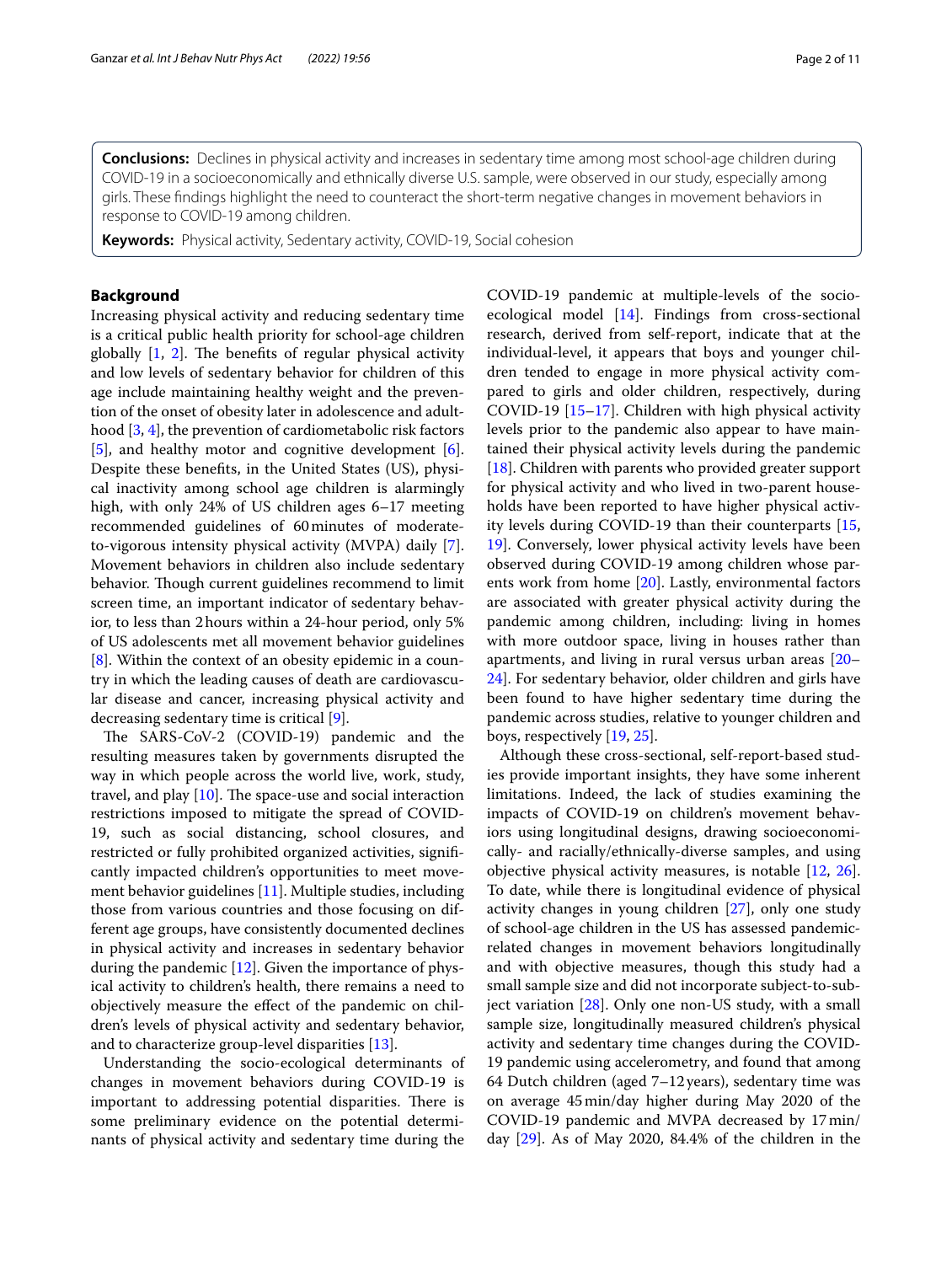sample spent less time in MVPA compared to May 2019. However, this study from the Netherlands lacks generalizability to more racially- and ethnically-diverse population groups.

The primary purpose of this paper is to identify pre-COVID-19 to during-COVID-19 change trajectories for objectively-measured physical activity and sedentary time among a racially and socioeconomically diverse sample of school-age children from Central Texas, U.S.A. Additionally, we used a socio-ecological approach to identify individual, familial, social, and built environment factors associated with belonging to diferent pre-COVID-19 to during COVID-19 physical activity and sedentary change trajectory patterns.

## **Methods**

## **Design and participants**

Data for this study came from the Safe Travel Environment Evaluation in Texas Schools (STREETS) study, a fve year natural experiment that assesses the health, behavioral, and psychosocial impacts of Safe Routes to School infrastructure changes in Austin, Texas [[30\]](#page-9-25). The STREETS study enrolled elementary school students in a quasi-experimental cohort, with a three-year follow up. The present study uses baseline measures collected during the 2019–2020 school year (pre-COVID-19) and follow-up measures during the 2020–2021 school year (during COVID-19).

The study participants were 3rd and 4th grade students (aged 8–11 years) enrolled in the STREETS cohort at baseline and their parents. Participants were recruited through their schools using fyers, announcements, and electronic communication during the 2018–2019 and 2019–2020 school years. Inclusion criteria for participating in the cohort study were: 1) enrolled in 3rd grade at a participating STREETS cohort school, 2) resided within a 1-mile Euclidean bufer (straight line) of the school, 3) ability to engage in physical activity without signifcant restrictions, and 4) both parent and child able to complete a written survey in English or Spanish. Parents provided informed consent, and children gave written assent to participate in the study. All study procedures were approved by the UTHealth Committee for the Protection of Human Subjects (HSC-SPH-17-0638), and by the evaluation and research departments at participating school districts.

Baseline measures were conducted during the 2019– 2020 school year, prior to the COVID-19 school closures in March 2020. Research staff gave participants study materials during the school hours, and returned eight days later to collect the materials and administer the survey to the children. Parents completed the survey at home and returned the survey to school with the child. At follow up, during the 2021–2022 school year, study materials were mailed or dropped off at participants' houses, then mailed back to the study team 8days later. Criteria for inclusion in this study were having valid physical activity data and survey data at both time points.

#### **Measures**

Physical activity and sedentary time were measured using Actigraph GT3X-BT accelerometers (Actigraph Corp. Pensacola, FL). For each study assessment timepoint (baseline and follow-up), participants wore waistworn belts with accelerometers for 7days during waking hours. Data were recorded at 15-second intervals, and non-wear time was categorized using the Choi (2011) algorithm [\[31](#page-9-26)]. Valid wear time for this study was considered to be at least three total days with at least 10hours of wear-time, and this study did not require a valid weekend day to be included [\[32\]](#page-9-27). Evenson population specifc cut points for children were used to derive the average minutes of MVPA per day and average hours of sedentary time per day (sedentary: <100, light physical activity:  $>$  100, moderate physical activity:  $\geq$  2296, vigorous physical activity:  $\geq$ 4012) [\[33\]](#page-9-28).

Baseline socio-ecological characteristics of participants were measured using parent self-report. Child age and gender were parent reported on the STREETS consent form. Race/ethnicity were reported on the parent survey. Family level characteristics were reported from the parents at baseline, including number of children living in the household (numeric) and parental education attainment (binary: high school equivalent or less vs. above high school equivalent). Parents also answered items related to independent mobility of their children, and were asked whether they would allow their children to walk to recreational or open spaces without an adult and whether they would allow their child to play on streets, playgrounds or parks without an adult [[34](#page-9-29)]. Responses to the independent mobility items were binary (yes/ no). School attendance type (binary: in-person/virtual) was assessed by asking parents how their child attended school over the previous seven days. Participants who were home-schooled, attended school virtually by themselves, or attended school virtually in a pod were classifed as virtual.

Informal social control and neighborhood social cohesion were measured using two validated scales of fve items each [[35](#page-9-30)]. To assess informal social control, parents were asked how likely it was that their neighbors could be counted on to intervene in response to following situations: "Children were skipping school and hanging out on a street corner;" "Children were spray-painting grafti on a local building," "Children were showing disrespect to an adult," "A fght broke out in front of their house, "and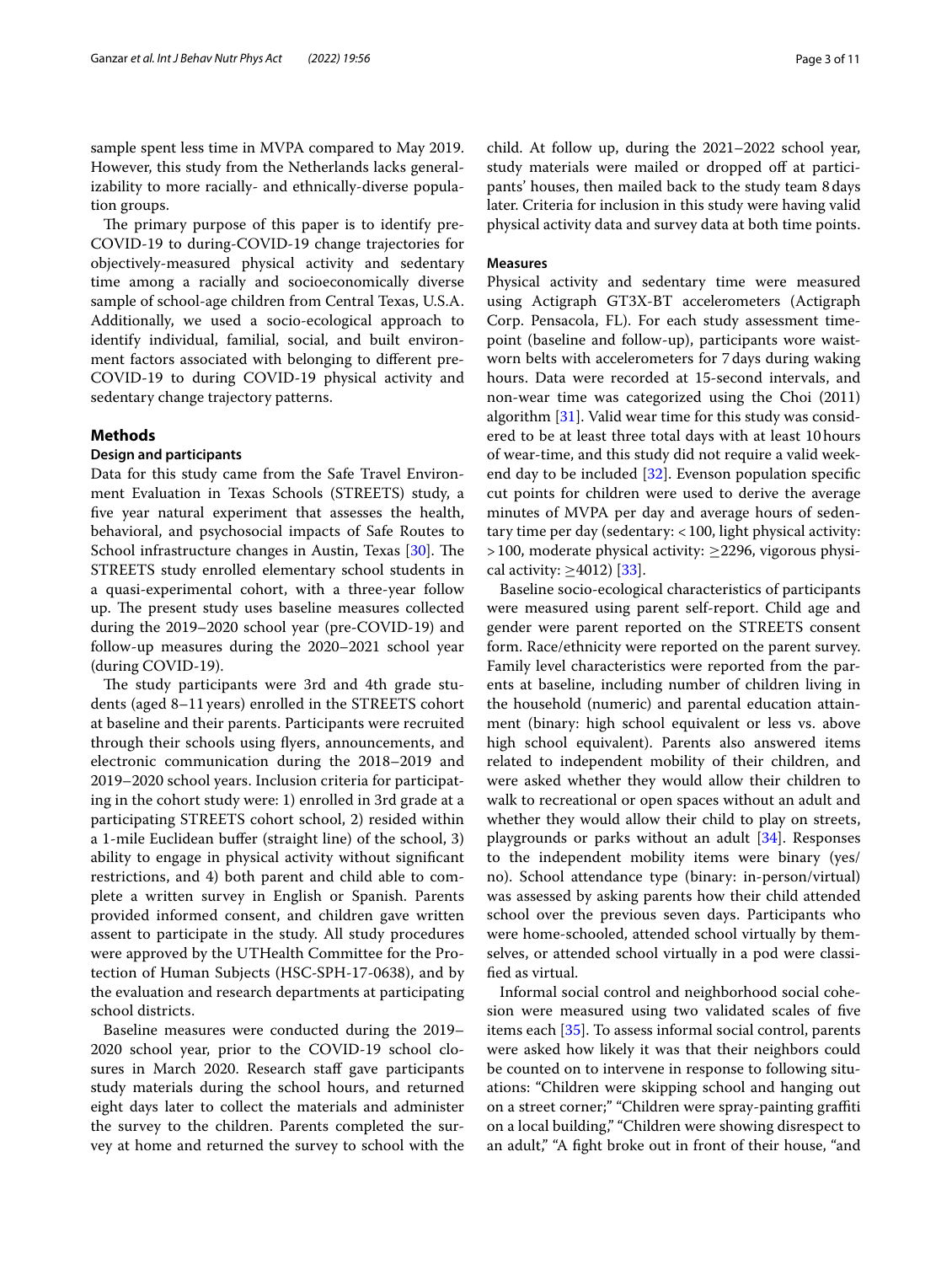"The fire station closest to their home was threatened with budget cuts" (indicating an intention to intervene on behalf of the neighborhood to cuts in public services, like fre response resources). Responses were on a 5-point Likert scale of likelihood (very unlikely to very likely). For social cohesion, parents were asked their level of agreement with the following statements: "People around here are willing to help their neighbors," "This is a close-knit" neighborhood," "People in this neighborhood can be trusted," "People in this neighborhood generally don't get along with each other," and "People in this neighborhood do not share the same values." Responses were based of a 5-point Likert scale of agreement (strongly disagree to strongly agree), and the last two items were reverse coded. Scores for each scale were summed to create a continuous variable ranging from 0 to 25, with higher scores indicating higher informal social control (Cronbach's alpha=0.92). and social cohesion (Cronbach's alpha $=0.71$ ).

Perceptions of the neighborhood environment was assessed using four items; parents were asked about the availability (none, some or many) of safe road crossings and sidewalks in their neighborhood (Cronbach's alpha=0.81, ICC=0.79), and responses were dichotomized into low and high categories (low="none"; high = "some" or "many") [[36](#page-9-31)]. Perceived safety from crime and safety from traffic were assessed by asking parents how concerned they were about crime and traffic in their neighborhoods, and the response options were on a 4-point Likert scale [\[37](#page-9-32)]. Reponses were dichotomized into low and high categories (low  $=$  "concerns me little" or "not a concern"; high  $=$  "concerns me somewhat" or "concerns me greatly").

#### **Statistical analysis**

Descriptive statistics, including means and frequencies, were calculated for the participants' movement behavior and socio-ecological characteristics. This study used a complete case analysis, and a sensitivity analysis was performed to determine diferences between the composition of the fnal analytic sample and to baseline participants lost to follow up or with missing data on key variables. The mean change in daily minutes of MVPA and daily hours of sedentary time were calculated, and paired t-tests were used to assess diferences in MVPA and sedentary time between time points. Latent class linear mixed models were used to account for subjectto-subject variation and identify change trajectories of MVPA and sedentary time across time points (pre-COVID-19 to during-COVID-19). Separate latent class models were used for each outcome variable, and models were run for 1–5 groups for each outcome. Model selection was conducted by looking at information criteria (lower AIC and BIC indicated better ft), entropy (higher entropy indicated better ft), and the adjusted Lo-Mendell-Rubin likelihood ratio test [\[38](#page-10-0)]. After selecting the best ftting model for each outcome, we combined groupings of MVPA and sedentary behavior to assess combinations of movement behaviors.

The association between socio-ecological characteristics and belonging to diferent change trajectory patterns was assessed using logistic regression. First, unadjusted models were run for each socio-ecological characteristic and each outcome (separate models for physical activity change trajectories, and for sedentary time change trajectories). Next, partially-adjusted models were run, by including each independent variable of interest plus basic sociodemographic variables (age, sex, race/ethnicity) as covariates. All analyses were run in RStudio (Version 1.4.1717), and the latent class linear mixed models were run using the *"lcmm"* package [\[39](#page-10-1)].

## **Results**

## **Sample characteristics**

At baseline, 432 children were included in the study. At follow-up, 249 (57.6%) participants agreed to participate, 52 declined (13.1%), and 97 (24.4%) provided no response to contact attempts. The final analytic sample consisted of 168 (38.8%) participants with valid physical activity and survey data for both time points. In sensitivity analyses, participants included in the fnal analytic sample did not difer signifcantly to baseline participants who were lost to follow up or had missing data by sex ( $p=0.18$ ), age  $(p=0.26)$ , race/ethnicity  $(p=0.44)$ , or parental education attainment ( $p=0.14$ ). The average length of time between baseline and follow-up assessment was 11.5months  $(SD=1.9)$ . Descriptive socio-ecological characteristics of the fnal analytic sample are shown in Table [1](#page-4-0).

## **Pre‑ to during‑COVID‑19 movement behavior change trajectories**

The average change in daily minutes of MVPA prior to the pandemic compared to during the pandemic was −9.4minutes (95% CI=4.81, 14.01, *p*<0.001), which is a relative change of 17.5%. Based on model ft indices from the latent class linear mixed modeling, a twogroup model for MVPA was the best fit (entropy= $0.83$ , Lo-Mendell-Rubin likelihood ratio  $(df=3)=29.14$ , *p*<0.001). Groups were named based on the shape of the trajectories as Class 1: 'decrease MVPA' and Class 2: 'maintain high MVPA' (Fig. [1\)](#page-5-0). Table [2](#page-5-1) shows the sample size and average posterior probabilities for group membership. The majority of participants  $(82.1%)$  were in the 'decrease MVPA' group, and among this group, the average change in daily minutes of MVPA was −11.10 minutes  $(SD=15.34)$  from pre-COVID-19 to during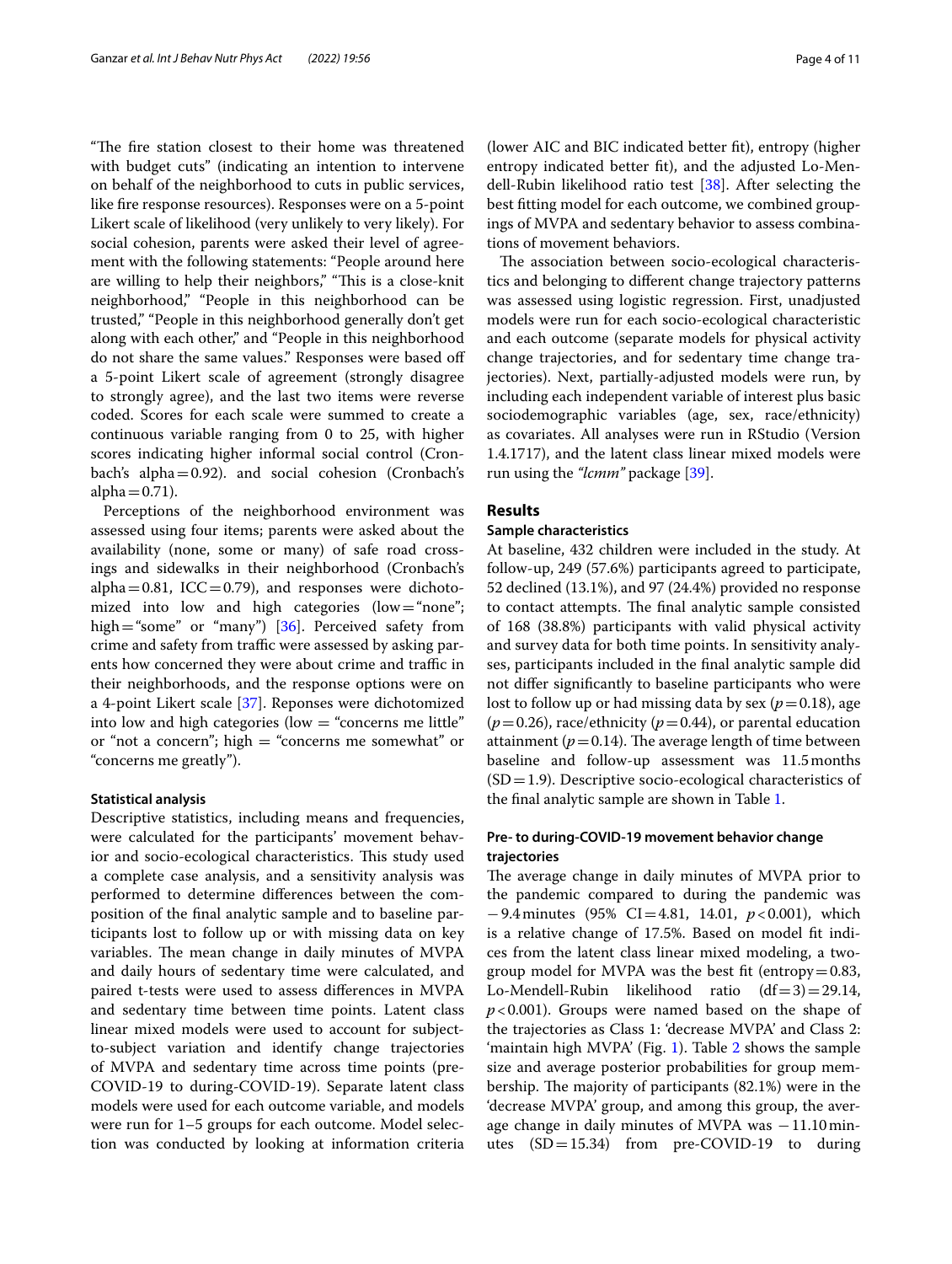<span id="page-4-0"></span>**Table 1** Baseline descriptive characteristics of participants in the STREETS cohort in 2019–2020 school year

|                                                                                                 | $N = 168$    |
|-------------------------------------------------------------------------------------------------|--------------|
| Individual Characteristics                                                                      |              |
| Sex, n (%)                                                                                      |              |
| Male                                                                                            | 74 (44%)     |
| Female                                                                                          | 94 (56%)     |
| Age at baseline in years, mean (SD)                                                             | 8.9(0.7)     |
| Race/ethnicity, n (%)                                                                           |              |
| Black or African American                                                                       | 12(7.0)      |
| Hispanic, Latino, Mexican American, or Spanish Origin                                           | 66 (39.5)    |
| White                                                                                           | 73 (43.9)    |
| Asian or Other                                                                                  | 15(9.5)      |
| <b>Family Characteristics</b>                                                                   |              |
| Education level less than high school, n (%)                                                    | 49 (29%)     |
| Number of children in household, mean (SD)                                                      | 2.6(0.9)     |
| Independent mobility rules                                                                      |              |
| Parents/caregivers allow child to walk to recreational or open<br>spaces without adult, n (%)   | 103 (61%)    |
| Parents/caregivers allow child to play on streets, playgrounds or<br>parks without adult, n (%) | 115 (68%)    |
| Organizational and Social Environment Characteristics                                           |              |
| School attendance during COVID-19, n (%)                                                        |              |
| Virtual                                                                                         | 90 (54%)     |
| In-Person                                                                                       | 78 (46%)     |
| Informal social control, mean (SD)                                                              | 16.9(6.0)    |
| Neighborhood social cohesion, mean (SD)                                                         | 19.2 (3.2)   |
| Neighborhood Characteristics                                                                    |              |
| Safe road crossings in neighborhood, n (%)                                                      |              |
| Low                                                                                             | 119 (71%)    |
| High                                                                                            | 49 (29%)     |
| Sidewalk availability in neighborhood, n (%)                                                    |              |
| Low                                                                                             | 83 (49%)     |
| High                                                                                            | 87 (51%)     |
| Perceptions of crime safety in neighborhood, n (%)                                              |              |
| Low                                                                                             | 78 (47%)     |
| High                                                                                            | 87 (53%)     |
| Perceptions of traffic safety in neighborhood, n (%)                                            |              |
| Low                                                                                             | 42 (26%)     |
| High                                                                                            | 122 (74%)    |
| Movement Behaviors                                                                              |              |
| Daily minutes of MVPA pre-COVID-19, mean (SD)                                                   | 48.1 (20.1)  |
| Daily minutes of MVPA during COVID-19, mean (SD)                                                | 38.7 (22.7)  |
| Daily hours of sedentary behavior pre-COVID-19, mean (SD)                                       | 7.7 (1.1)    |
| Daily hours of sedentary behavior during COVID-19, mean (SD)                                    | 8.6(1.3)     |
| Change in daily minutes of MVPA, mean (SD)                                                      | $-9.4(18.5)$ |
| Change in daily hours of sedentary time, mean (SD)                                              | 0.8(1.2)     |
| Months between baseline and follow-up measures, mean (SD)                                       | 11.5(1.9)    |

Notes: *MVPA* moderate-to-vigorous intensity physical activity, Range for informal social control and social cohesion $=0-25$ 

Data on race/ethnicity were missing for 2 participants, data on social control and social cohesion were missing for 1 participant, and data on crime and traffic perceptions were missing for 3 and 4 participants, respectively

COVID-19. Participants in this group had an average of 30.64 minutes  $(SD=13.92)$  of MVPA per day during the COVID-19 time period. In the 'maintain high MVPA' group, the average change in minutes of MVPA per day was −1.66minutes (SD=28.06), and during the COVID-19 timepoint, participants in this group had an average of 75.43 minutes of MVPA per day  $(SD=18.76)$ .

For sedentary time, the average change from pre-COVID-19 to during COVID-19 was 0.83hours per day (95% CI=0.57, 1.09,  $p < 0.001$ ), and in the latent class linear mixed models, a three group model was the best ftting (entropy=0.81, Lo-Mendell-Rubin likelihood ratio  $(df=3)=12.49$ ,  $p<0.001$ ). Group sample sizes and average posterior probabilities of group membership are shown in Table [2](#page-5-1). Groups were named based on the shape of the trajectory as Class 1: 'moderate increase sedentary' (77.6%), Class 2: 'steep increase sedentary' (6.4%), Class 3: 'decrease sedentary' (16.0%). The average change in hours of sedentary time per day in the 'decrease sedentary' group was  $-0.75$  hours (SD=0.71), while for the 'moderate increase sedentary' group, the average change was 0.95 hours ( $SD = 0.80$ ). The average change in daily hours of sedentary time for the 'steep increase sedentary' group was 3.40 hours  $(SD=0.45)$ .

When a joint group variable was created to assess combinations of changes in MVPA and sedentary time, one participant (0.6%) was in the consistently healthy movement behavior category ('maintain high MVPA' and 'decrease sedentary'). The majority of participants  $(n=113, 67.3%)$  were in the consistently unhealthily movement behavior category ('decrease MVPA' and 'moderate increase sedentary' or 'steep increase sedentary'). The remaining participants  $(n=54, 32.1%)$  fell into the category of a combination of healthy and unhealthy movement behaviors ('maintain high MVPA' and 'increase sedentary' or 'decrease MVPA' and 'decrease sedentary').

## **Socio‑ecological factors associated with movement behavior change trajectories**

In logistic regression models to assess the association between socio-ecological characteristics and MVPA group membership, girls had signifcantly lower odds of being in the 'maintain high MVPA' group compared to boys  $(p<0.001)$  (Table [3\)](#page-6-0). Additionally, in both unadjusted and adjusted models, participants living in neighborhoods with high perceived social cohesion had signifcantly higher odds of being in the 'maintain high MVPA' group ( $p = 0.005$ ). In the unadjusted model, participants living in neighborhoods with a high sidewalk availability had signifcantly higher odds of being in the 'maintain high MVPA' group compared to participants living in neighborhoods with low sidewalk availability,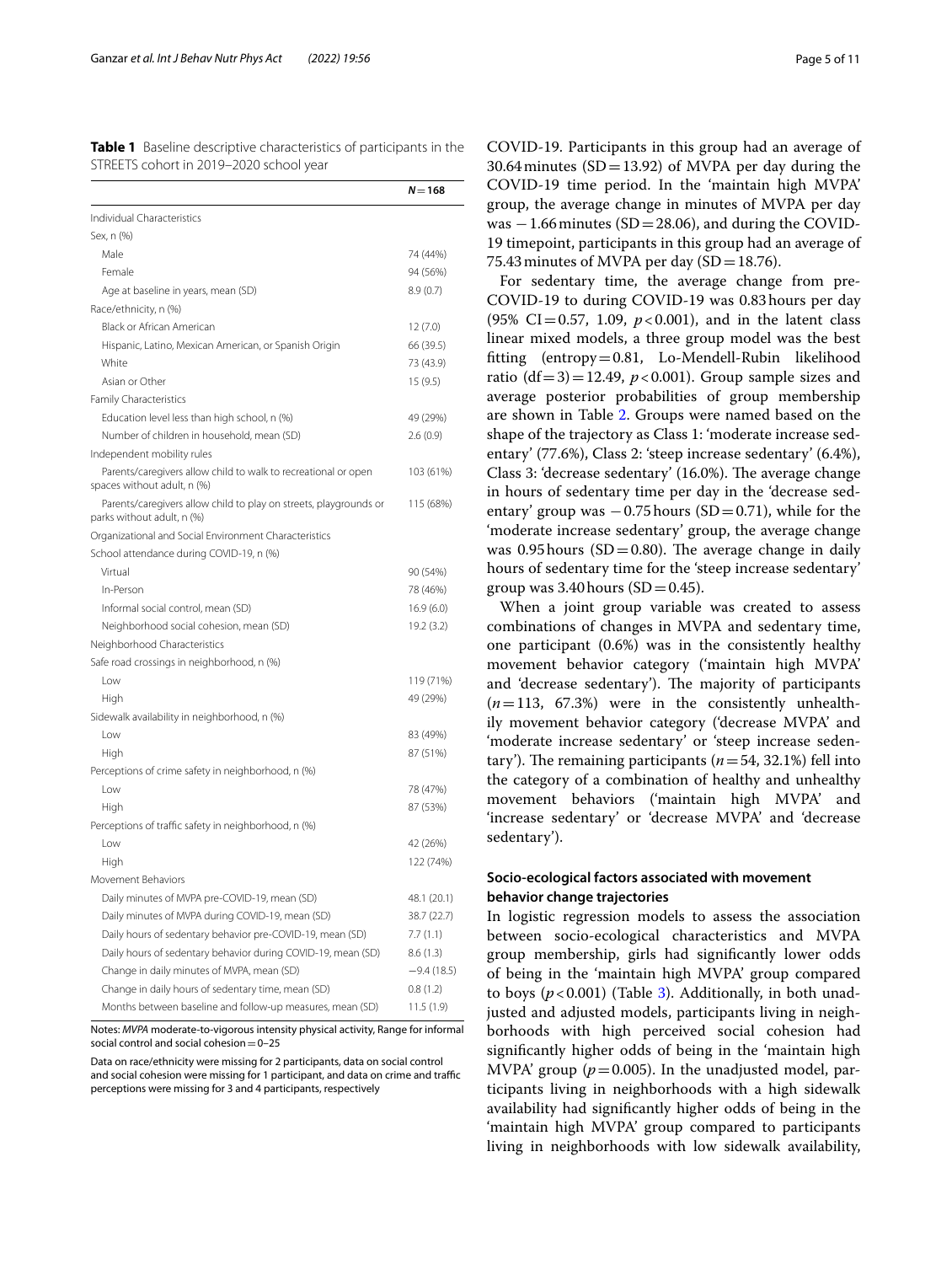

<span id="page-5-1"></span><span id="page-5-0"></span>**Table 2** Movement Behavior Group Membership From Latent Class Mixed Modeling

|                                           | Class<br>Membership<br>$N = 168$ | Average<br><b>Posterior</b><br>Probability |
|-------------------------------------------|----------------------------------|--------------------------------------------|
| <b>Physical Activity Group Membership</b> |                                  |                                            |
| 'Decrease MVPA' (Class I)                 | 138                              | 0.97                                       |
| 'Maintain high MVPA' (Class II)           | 30                               | 0.88                                       |
| <b>Sedentary Time Group Membership</b>    |                                  |                                            |
| 'Moderate increase sedentary' (Class I)   | 132                              | 0.93                                       |
| 'Steep increase sedentary' (Class II)     | 10                               | 0.82                                       |
| 'Decrease sedentary' (Class III)          | 26                               | O 91                                       |

but this association was no longer signifcant in the adjusted models.

For sedentary time, the 'moderate increase sedentary' and 'steep increase sedentary' groups were collapsed into one group ('increase sedentary'). Hispanic participants had signifcantly higher odds of being in the 'decrease sedentary' compared to White, non-Hispanic participants ( $p=0.03$ ). In the logistic regression model, looking at the association between parental education level and sedentary time change trajectory, participants whose parents had above a high school level education had signifcantly lower odds of being in the 'decrease sedentary' group  $(p=0.002)$  compared to participants whose parents had a high school level education or less, but this relation was no longer statistically signifcant in the model adjusted for age, sex, and race/ethnicity. Finally, participants living in neighborhoods with higher social cohesion had signifcantly lower odds of being in the 'decrease sedentary' group ( $p=0.006$ ).

## **Discussion**

The purpose of this study was to assess the change trajectories in child movement behaviors from before COVID-19 to during COVID-19 and to examine associations of these longitudinal changes with socio-ecological characteristics of the children. Results showed evidence of signifcant decreases in physical activity and increases in sedentary time in this sample of schoolaged children during the COVID-19 pandemic, consistent with previous longitudinal evidence  $[28]$  $[28]$ . This study is the frst to describe trajectory groups of movement behaviors using objective measures of MVPA and sedentary time in a diverse sample of elementary school children. The majority of children in this study were categorized in the 'decrease MVPA' and 'moderate increase sedentary' groups.

Physical activity typically declines with age throughout childhood and adolescence, and the transition from elementary to middle school, which participants in this study were approaching, has been identifed as one such critical period in regards to physical activity behavior [[40,](#page-10-2) [41](#page-10-3)]. Such critical periods of growth and development during childhood are periods during which physical activity and sedentary time behaviors can become habits  $[42]$  $[42]$  $[42]$ . There is consistent evidence that physical activity declines over time during childhood and adolescence [[43](#page-10-5), [44](#page-10-6)]; a recent systematic review found that in a pooled analysis of yearly relative change in minutes of daily MVPA from age 3 to 18 was  $-3.4\%$  [[45\]](#page-10-7). The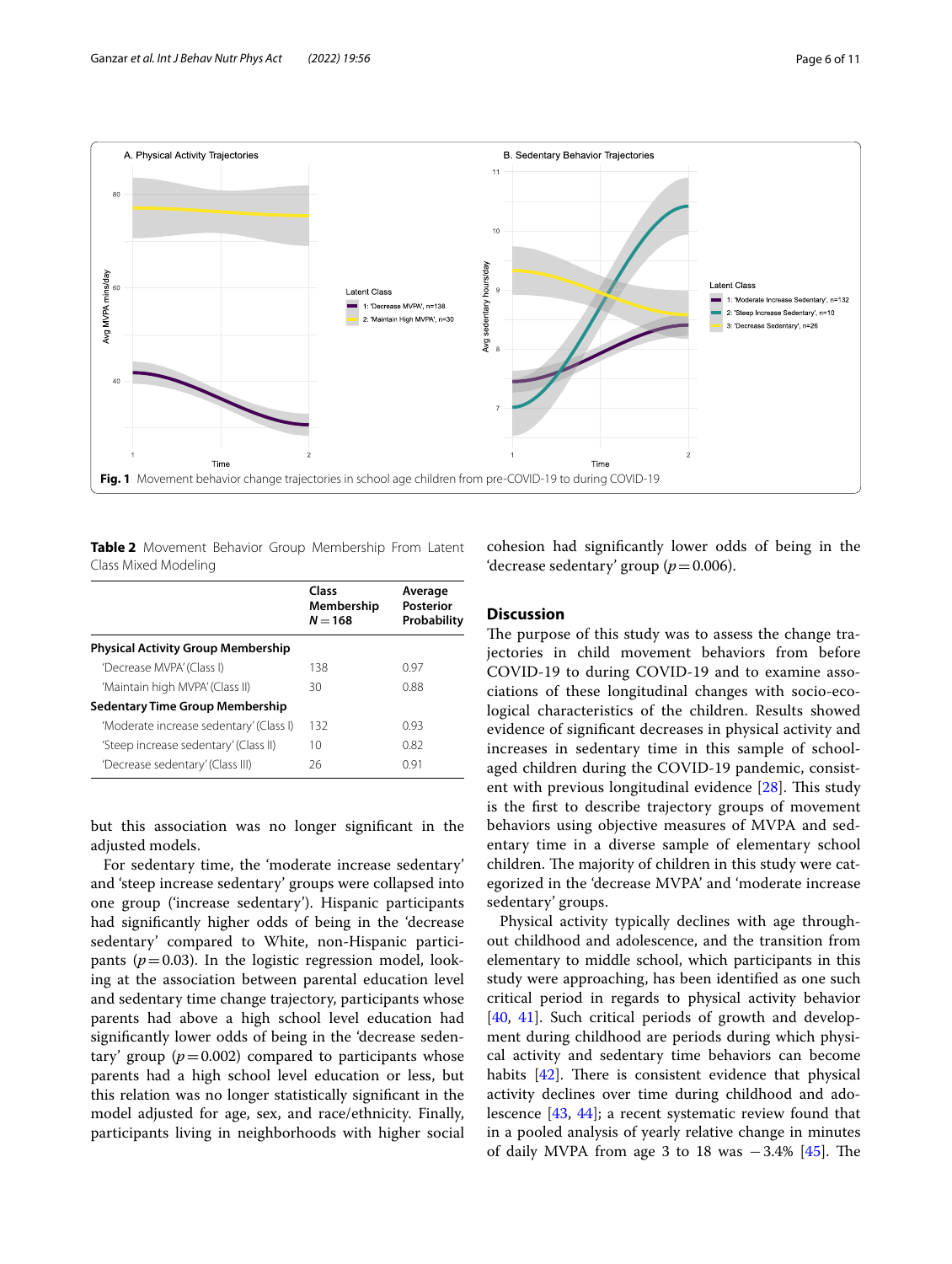|                                                                            | MVPA Odds of Being in 'Maintain High MVPA' Class |                       | Sedentary Time Odds of Being in 'Decrease<br>Sedentary' Class |                      |
|----------------------------------------------------------------------------|--------------------------------------------------|-----------------------|---------------------------------------------------------------|----------------------|
|                                                                            | Unadjusted OR (95% CI)                           | Adjusted OR (95% CI)  | Unadjusted OR (95% CI)                                        | Adjusted OR (95% CI) |
| Individual                                                                 |                                                  |                       |                                                               |                      |
| Age                                                                        | 0.77(0.43, 1.36)                                 | 0.69(0.36, 1.29)      | 0.75(0.40, 1.34)                                              | 0.85(0.36, 1.79)     |
| Sex                                                                        |                                                  |                       |                                                               |                      |
| Male                                                                       | referent                                         | referent              | referent                                                      | referent             |
| Female                                                                     | $0.27(0.11, 0.61)$ **                            | $0.26$ (0.10, 0.63)** | 1.41 (0.61, 3.40)                                             | 1.20 (0.46, 3.29)    |
| Race/Ethnicity                                                             |                                                  |                       |                                                               |                      |
| White, Non-Hispanic                                                        | referent                                         | referent              | referent                                                      | referent             |
| Black/African-American                                                     | 0.65(0.10, 2.82)                                 | 0.51(0.07, 2.30)      | 0.86(0.04, 5.53)                                              | 0.83(0.04, 5.40)     |
| Hispanic                                                                   | 0.45(0.17, 1.11)                                 | 0.42(0.15, 1.06)      | 3.02 (1.19, 8.37)*                                            | $2.08(1.14, 8.14)^*$ |
| Asian or Other                                                             | 0.51(0.07, 2.08)                                 | 0.75(0.10, 3.42)      | 2.36 (0.46, 9.87)                                             | 2.02 (0.38, 8.80)    |
| Family                                                                     |                                                  |                       |                                                               |                      |
| Parent education level                                                     |                                                  |                       |                                                               |                      |
| High school or less                                                        | referent                                         | referent              | referent                                                      | referent             |
| Above high school                                                          | $3.15(1.14, 11.13)^{*}$                          | 2.45 (0.63, 10.97)    | $0.30(0.13, 0.72)$ **                                         | 0.39(0.12, 1.17)     |
| Number of children in household                                            | 1.32 (0.86, 2.04)                                | 1.48 (0.91, 2.50)     | 1.15(0.74, 1.80)                                              | 1.20(0.75, 1.96)     |
| Parents allow child to walk to recreational or open spaces without adult   |                                                  |                       |                                                               |                      |
| No                                                                         | referent                                         | referent              | referent                                                      | referent             |
| Yes                                                                        | 0.78 (0.35, 1.78)                                | 0.76(0.32, 1.85)      | 1.71(0.72, 4.41)                                              | 1.56(0.65, 4.22)     |
| Parents allow child to play on streets, playgrounds or parks without adult |                                                  |                       |                                                               |                      |
| No                                                                         | referent                                         | referent              | referent                                                      | referent             |
| Yes                                                                        | 0.88(0.38, 2.13)                                 | 0.89(0.36, 2.33)      | 1.23(0.51, 3.18)                                              | 1.28 (0.52, 3.43)    |
| <b>Organizational and Social Environment</b>                               |                                                  |                       |                                                               |                      |
| School attendance during COVID                                             |                                                  |                       |                                                               |                      |
| Virtual                                                                    | referent                                         | referent              | referent                                                      | referent             |
| In person                                                                  | 1.65 (0.75, 3.72)                                | 1.56 (0.66, 3.74)     | 1.09 (0.47, 2.49)                                             | 0.97(0.41, 2.27)     |
| Informal social control                                                    | 1.08 (1.00, 1.17)                                | 1.06 (0.98, 1.17)     | 0.94(0.88, 1.01)                                              | 0.96(0.89, 1.03)     |
| Neighborhood social cohesion                                               | 1.22 (1.06, 1.41)**                              | $1.21$ (1.04, 1.44)** | 0.82 (0.72, 0.94)**                                           | $0.86(0.74, 0.99)$ * |
| <b>Neighborhood Environment</b>                                            |                                                  |                       |                                                               |                      |
| Safe road crossings                                                        |                                                  |                       |                                                               |                      |
| Low                                                                        | referent                                         | referent              | referent                                                      | referent             |
| High                                                                       | 1.05 (0.43, 2.43)                                | 0.87(0.32, 2.18)      | 0.83(0.30, 2.02)                                              | 0.90(0.32, 2.31)     |
| Sidewalks in neighborhood                                                  |                                                  |                       |                                                               |                      |
| Low                                                                        | referent                                         | referent              | referent                                                      | referent             |
| High                                                                       | 2.25 (1.00, 5.33)                                | 1.73 (0.70, 4.45)     | 0.74(0.32, 1.70)                                              | 0.78 (0.32, 1.88)    |
| Concern about crime safety                                                 |                                                  |                       |                                                               |                      |
| Low                                                                        | referent                                         | referent              | referent                                                      | referent             |
| High                                                                       | 0.74(0.33, 1.64)                                 | 0.91(0.39, 2.16)      | 1.86 (0.79, 4.64)                                             | 1.78 (0.74, 4.53)    |
| Concern about traffic safety                                               |                                                  |                       |                                                               |                      |
| Low                                                                        | referent                                         | referent              | referent                                                      | referent             |
| High                                                                       | 2.57 (0.93, 9.15)                                | 2.34 (0.80, 8.56)     | 1.18 (0.46, 3.42)                                             | 1.15(0.44, 3.41)     |

## <span id="page-6-0"></span>**Table 3** Logistic regression of groups of movement behaviors and socio-ecological characteristics

Notes: Adjusted odds ratios are adjusted for individual characteristics (age, sex, race/ethnicity)

\**p*<0.05, \*\**p*<0.01, \*\*\**p*<0.001

present study found a mean yearly relative change in minutes of daily MVPA of −17.0%, indicating that the short-term decline in activity levels in this sample were higher than would be expected without the infuence

of the COVID-19 pandemic. In addition to maturation, another infuence on child physical activity is seasonality, in which typically children are less active during winter months  $[46]$  $[46]$ . The average time between baseline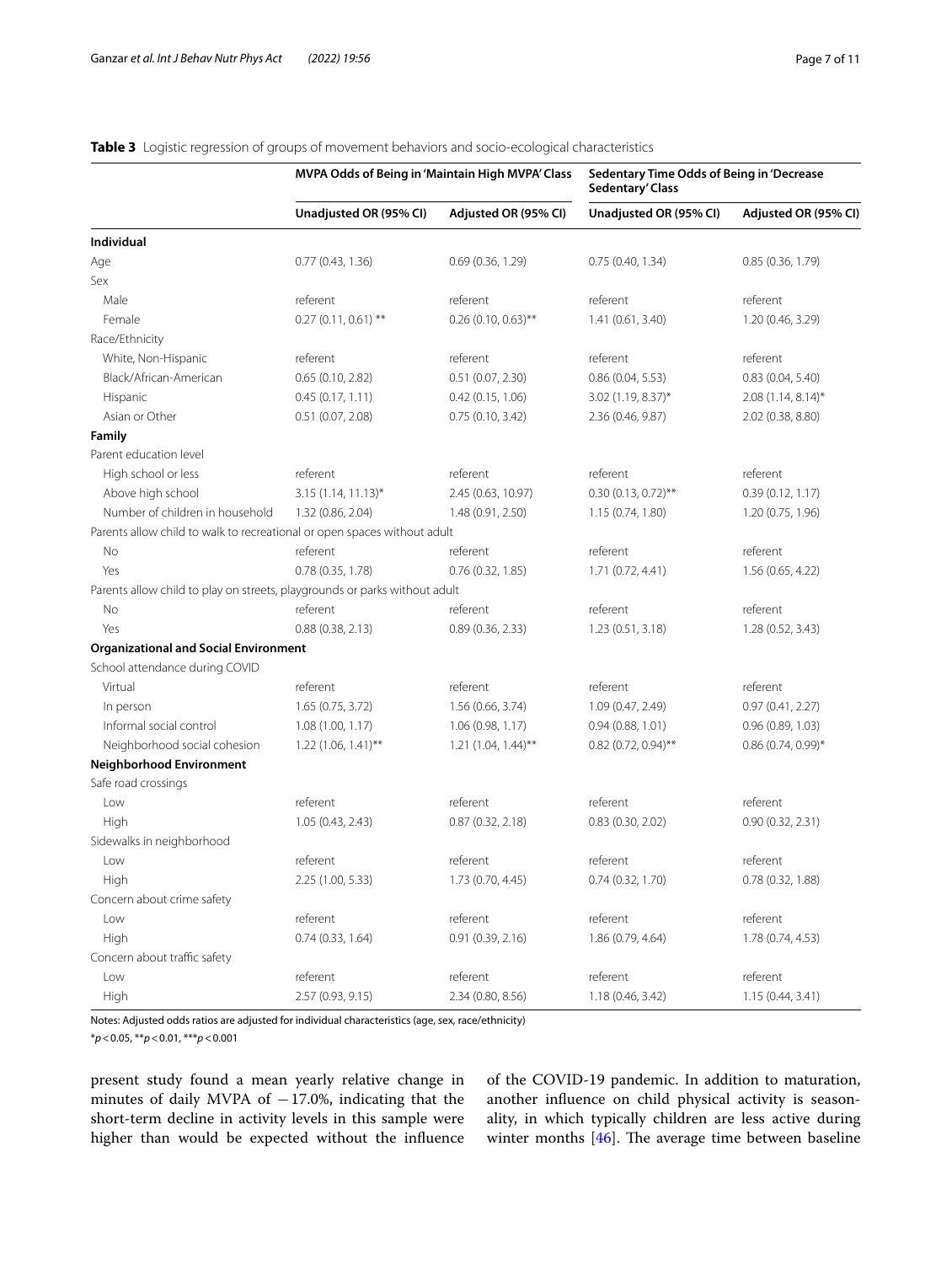and follow-up in this study was 11.5months, so the two measures were taken at approximately the same time of year, strengthening the evidence that COVID-19 has hindered the development of healthy movement behavior habits among children, as the majority of children in our study decreased physical activity participation and increased sedentary time.

The findings from this study strengthen the existing evidence documenting these same observed patterns of pandemic-related activity behaviors among children globally [\[12\]](#page-9-11), however, this study also found that children who had high physical activity levels prior to the pandemic also maintained high physical activity levels during the pandemic  $[18]$  $[18]$ . Ng et al.  $(2020)$  similarly found that Irish adolescents who had prior strong physical activity habits prior to COVID were more likely to report increased physical activity during the COVID-19 lockdown, which may be tied to increased parental support [[18\]](#page-9-16). These data are of additional concern because the ill efects of heart disease and other chronic disease associated with physical activity begin development as early as childhood [\[47\]](#page-10-9). Lastly, a large majority of children in our sample did not participate in the recommended 60minutes of daily MVPA during the pandemic, which may have hindered the cardiometabolic, muscle and bone, and brain health benefts associated with meeting the Physical Activity Guidelines for Americans [\[48](#page-10-10)]. In fact, in this study, children in the 'decrease MVPA' group had less than half the average daily level of physical activity as the children in the 'maintain high MVPA' group during COVID-19 (30.7 vs. 75.4 min/day). The COVID-19 pandemic disrupted the daily routines of children and provided less structured days, and research has shown that children achieve higher levels of physical activity during structured days (like attending school in person) than on weekends or non-structured days  $[49]$  $[49]$ . The increases seen in sedentary behavior in this study could be related to the increase in virtual learning and the increase in screen-time [\[50\]](#page-10-12). Future research is needed to explore how the short-term negative changes in movement behaviors among children resulted in potentially consequential health efects during the pandemic period, and to determine if children return to pre-pandemic levels of physical activity after the pandemic ends.

This study also identified several socio-ecological characteristics that were associated with healthy movement behavior trajectories. Consistent with previous research, boys had signifcantly higher odds of maintaining MVPA levels during the COVID-19 pandemic compared to girls  $[15, 16]$  $[15, 16]$  $[15, 16]$ . These findings correspond to the consistent and strong evidence that boys engage in more physical activity than girls, regardless of an on-going pandemic  $[40, 51]$  $[40, 51]$  $[40, 51]$  $[40, 51]$ . Thus, it may be necessary to implement special

interventions that support the physical activity of girls during pandemics or other societal disruptions, including multi-component school-based interventions that target girls only and include components such as dance classes or equipment provision [[52](#page-10-14), [53\]](#page-10-15).

Additionally, we found that Hispanic children were more likely to decrease sedentary behavior than White, non-Hispanic children. Nationwide, Hispanic parents in the U.S. were less likely to agree that schools should re-open in the fall 2020 semester than White, non-His-panic parents [\[54\]](#page-10-16). Though, in our sample, a majority of Hispanic children attended school in person (53%), compared to 42% of White, non-Hispanic, and this may be contributing the decrease in sedentary behavior due to less screen time.

Our study presented a novel fnding that parents with higher perceptions of neighborhood social cohesion had children with a signifcantly higher odds of maintaining MVPA during COVID-19. The results may be explained by previous literature on social cohesion and physical activity. Specifcally, parent perception of neighborhood social cohesion has been shown to be associated with children's MVPA over time, especially among boys [[55](#page-10-17), [56\]](#page-10-18). Tis may be because social cohesion can infuence independent mobility of children and opportunities for physical activity [[57](#page-10-19)]. Parents with higher perceptions of neighborhood social cohesion (i.e., friendliness, trust, shared norms and values, helpfulness) were found to be more likely to permit their child to play outside and travel greater distances independently. Studies have shown that social interactions in green spaces and neighborhood events, such as community art or sports events, can foster social cohesion, highlighting the importance of accessible parks and inclusive programming in neighborhoods for promoting physical activity [\[58](#page-10-20), [59\]](#page-10-21).

We also found that parents with lower perception of neighborhood social cohesion had children that were less likely to decrease sedentary time. Previous studies have shown that neighborhood characteristics, including the social environment, can infuence sedentary behavior of children and adolescents [[60\]](#page-10-22). With a lower perception of neighborhood social cohesion, parents may not allow their children to play outside, which results in more time spent inside. Previous research has shown that a higher proportion of light physical activity is done indoors compared to MVPA [[61\]](#page-10-23), so children who spent more time indoors during the pandemic may have replaced some of their sedentary time with light physical activity, such as games (board games, made up games with rules), gross motor activity (online videos, dancing, marching, jumping, gymnastics), or chores  $[62, 63]$  $[62, 63]$  $[62, 63]$  $[62, 63]$ . Thus, future studies should capture other intensities of physical activity, including light intensity,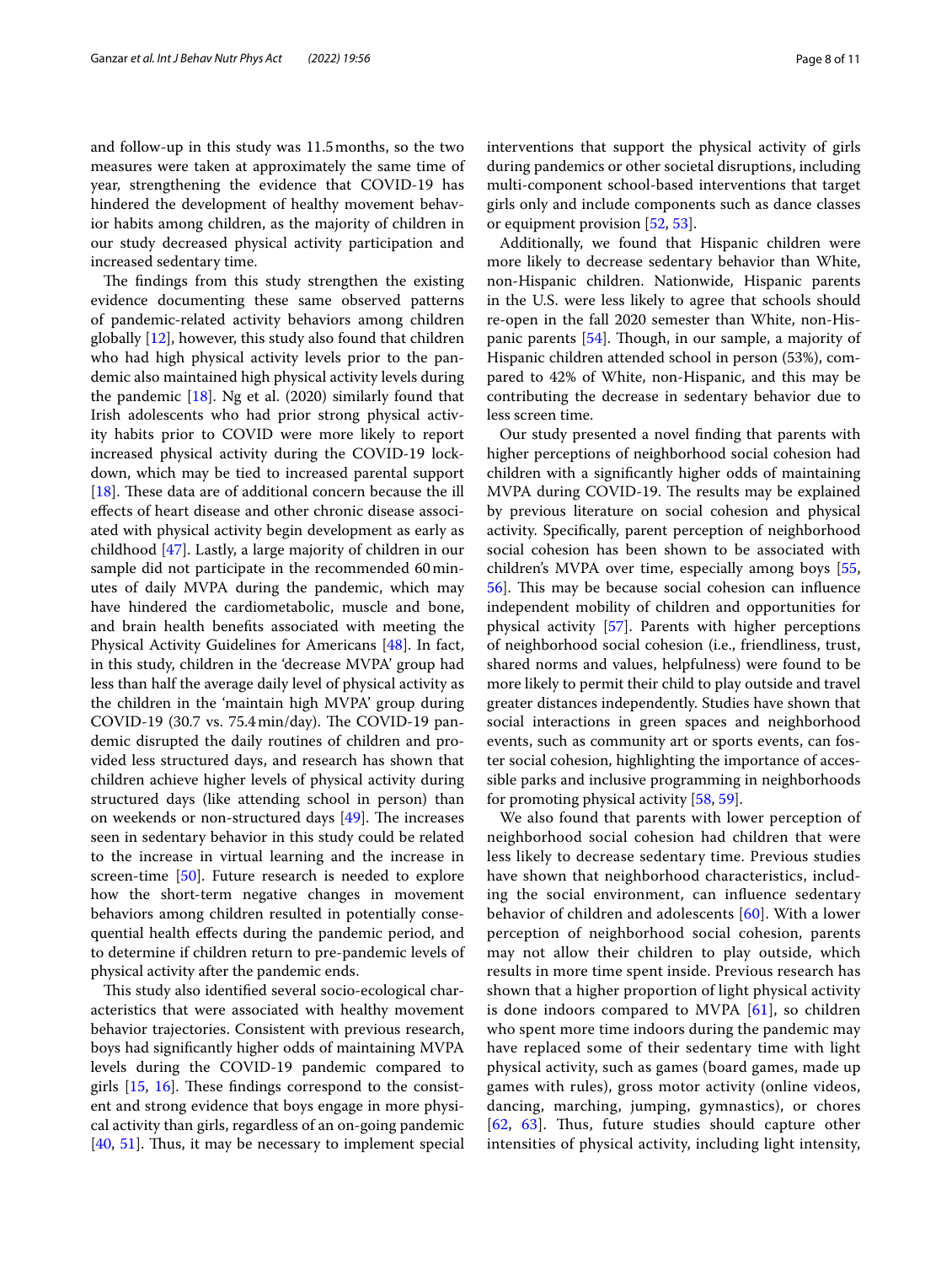that may have changed during the pandemic. Overall, our fndings suggest that maintaining or increasing neighborhood social cohesion (e.g., community activities, social networks), particularly during a pandemic, may be necessary for encouraging healthy movement behaviors of children.

Although this study provides strong evidence of changes in movement behaviors during the COVID-19 among an ethnically and socioeconomically diverse sample of children, there are several limitations that should be noted. First, the longitudinal nature of this study opens it up to the threat of maturation bias, where study outcomes occur as a result of natural changes over time [[64\]](#page-10-26). Second, although this was the largest objective and longitudinal study among school-age children to date, the sample size was not large enough to run latent class linear mixed models stratifed by sex. Additionally, there was a high attrition rate among participants from baseline to follow up, though sensitivity analyses indicated there were no signifcant demographic diferences in our analytic sample compared to baseline. Another limitation to note for this study is the fact that the valid wear time criteria used in this study did not include a requirement for a weekend day to be included, though previous studies have reported that reliability coefficients for accelerometer-based physical activity measures in children are only slightly higher for analyses that include a weekend day compared to analyses for weekdays only [[32\]](#page-9-27). Lastly, there are important determinants of physical activity and sedentary time that were not included in this study which could help to explain the dramatic decline in physical activity and increase in sedentary time. Future research should assess the association of objectively measured built environment variables and physical activity during the COVID-19 pandemic, including land-use mix, residential density, walkability, and access/proximity to recreation facilitate, which have shown consistent direct associations with children's physical activity [\[65](#page-10-27)]. Additionally, this study did not include other potential pandemic-related predictors, such as fewer opportunities to physical activity or the major reported barrier for US adults - concerns about exposure to the virus itself – within analyses  $[66]$  $[66]$ . Thus, future research should seek to determine how COVID-19 related barriers and facilitators of health movement behaviors among children. Finally, this study had no control group, but with a societal level exposure like the COVID-19 pandemic, such experimental design was impossible.

## **Conclusion**

This is the largest existing study to longitudinally measure changes in objective MVPA and sedentary time in school-age children during the COVID-19 pandemic.

This study was the first to measure socio-ecological determinants of movement behavior group membership. Results indicated that most children in this sample engaged in signifcantly less physical activity but more sedentary time. These data support existing research that elementary-school girls were less likely to maintain physical activity levels during compared to boys. Additionally, improving neighborhood social cohesion may be one efective public health strategy for not only maintaining children's physical activity during the pandemic, but also improving health in general. As there was a marked decline in children's physical activity and increase in sedentary time, results from this study strongly suggest there is a need to counteract short-term negative changes in the face of another COVID-19 wave, for future pandemic preparation, or for other societallevel disruptors, as children's current and long-term health is at risk.

#### **Abbreviations**

MVPA: Moderate-to-vigorous intensity physical activity; SARS-CoV-2: COVID; STREETS: Safe Travel Environment Evaluation in Texas Schools.

#### **Acknowledgements**

The STREETS Study would like to acknowledge and thank the City of Austin Public Works Department and all participating school districts, campuses, and participants for their investment in the study.

#### **Authors' contributions**

LAG, DS, KB, YZ, HWK and DMH contributed to the conception and design of the work. LAG, YZ, KB, and DMH contributed to data acquisition. LAG performed data analysis. LAG, DS, KB, YZ, HWK and DMH contributed to interpretation of the results. LAG and KB drafted the manuscript. All authors critically revised the manuscript, gave fnal approval, and agree to be accountable for all aspects of the work ensuring integrity and accuracy.

#### **Funding**

The STREETS Study is funded by Eunice Kennedy Shriver National Institute of Child Health & Human Development, grant number R01 HD097669. The study funders had no role in the design of the study; data collection, analysis, or interpretation; writing the report; or the decision to submit the paper for publication. The corresponding author had full access to all the study data and had final responsibility for the decision to submit for publication.

#### **Availability of data and materials**

The datasets used and/or analyzed during the current study are available from the corresponding author on reasonable request.

#### **Declarations**

#### **Ethics approval and consent to participate**

The University of Texas Health Science at Houston Committee For the Protection of Human Subjects approved the study protocol (HSC-SPH-17-0638, approved 8/11/2017). Written consent was obtained from each child's parent(s) or legal guardian(s) and from school authorities.

#### **Consent for publication**

Not applicable.

#### **Competing interests**

The authors declare that there are no competing interests.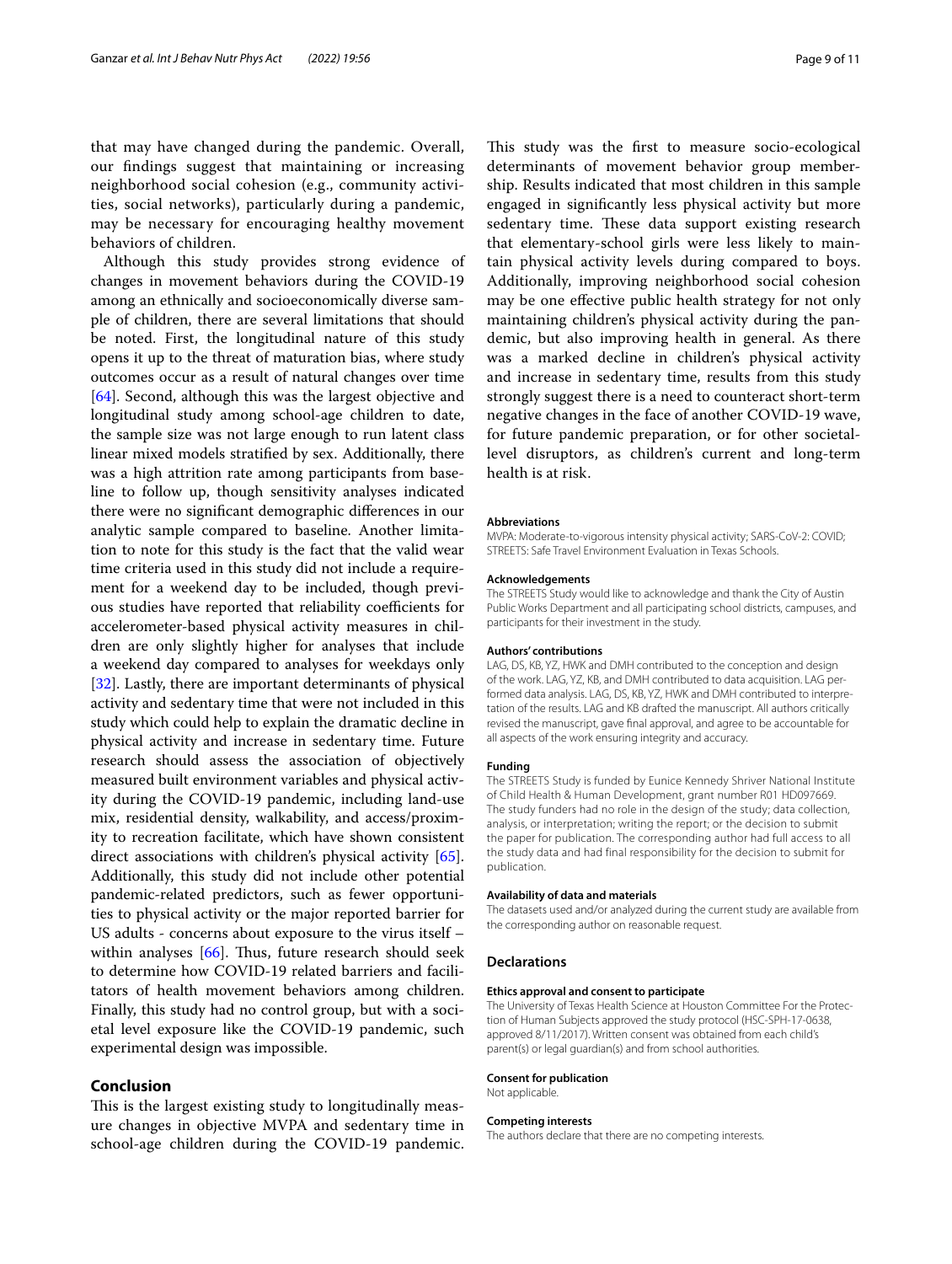#### **Author details**

<sup>1</sup> Michael & Susan Dell Center for Healthy Living, The University of Texas Health Science Center at Houston (UTHealth) School of Public Health, 1616 Guadalupe, Austin, TX 78701, USA. <sup>2</sup> Prevention Research Center in St. Louis, Brown School, Washington University, 1 Brookings Dr, St. Louis, MO 63130, USA. <sup>3</sup> Department of Kinesiology and Health Education, The University of Texas at Austin, Austin, TX 78712, USA.

Received: 11 February 2022 Accepted: 11 May 2022 Published online: 19 May 2022

#### **References**

- <span id="page-9-0"></span>1. Aubert S, Barnes JD, Abdeta C, Abi Nader P, Adeniyi AF, Aguilar-Farias N, et al. Global matrix 3.0 physical activity report card grades for children and youth: results and analysis from 49 countries. J Phys Act Health. 2018;15(s2):S251–S73.
- <span id="page-9-1"></span>2. Bull FC, Al-Ansari SS, Biddle S, Borodulin K, Buman MP, Cardon G, et al. World Health Organization 2020 guidelines on physical activity and sedentary behaviour. Br J Sports Med. 2020;54(24):1451–62.
- <span id="page-9-2"></span>3. Remmers T, Sleddens EF, Gubbels JS, De Vries SI, Mommers M, Penders J, et al. Relationship between physical activity and the development of body mass index in children. Med Sci Sports Exerc. 2014;46(1):177–84.
- <span id="page-9-3"></span>4. Moore LL, Gao D, Bradlee ML, Cupples LA, Sundarajan-Ramamurti A, Proctor MH, et al. Does early physical activity predict body fat change throughout childhood? Prev Med. 2003;37(1):10–7.
- <span id="page-9-4"></span>5. Sääkslahti A, Numminen P, Varstala V, Helenius H, Tammi A, Viikari J, et al. Physical activity as a preventive measure for coronary heart disease risk factors in early childhood. Scand J Med Sci Sports. 2004;14(3):143–9.
- <span id="page-9-5"></span>6. Biddle SJ, Asare M. Physical activity and mental health in children and adolescents: a review of reviews. Br J Sports Med. 2011;45:886–95.
- <span id="page-9-6"></span>7. Katzmarzyk PT, Denstel KD, Beals K, Bolling C, Wright C, Crouter SE, et al. Results from the United States of America's 2016 report card on physical activity for children and youth. J Phys Act Health. 2016;13(11 Suppl 2):S307–S13.
- <span id="page-9-7"></span>8. Knell G, Durand CP, Kohl HW, Wu IH, Gabriel KP. Prevalence and likelihood of meeting sleep, physical activity, and screen-time guidelines among US youth. JAMA Pediatr. 2019;173(4):387–9.
- <span id="page-9-8"></span>9. Ahmad FB, Anderson RN. The leading causes of death in the US for 2020. JAMA. 2021;325(18):1829–30.
- <span id="page-9-9"></span>10. Sohrabi C, Alsaf Z, O'Neill N, Khan M, Kerwan A, Al-Jabir A, et al. World Health Organization declares global emergency: A review of the 2019 novel coronavirus (COVID-19). Int J Surg. 2020;76:71–6.
- <span id="page-9-10"></span>11. Guan H, Okely AD, Aguilar-Farias N, del Pozo CB, Draper CE, El Hamdouchi A, et al. Promoting healthy movement behaviours among children during the COVID-19 pandemic. Lancet Child Adolesc Health. 2020;4(6):416–8.
- <span id="page-9-11"></span>12. Stockwell S, Trott M, Tully M, Shin J, Barnett Y, Butler L, et al. Changes in physical activity and sedentary behaviours from before to during the COVID-19 pandemic lockdown: a systematic review. BMJ Open Sport Exerc Med. 2021;7(1):e000960.
- <span id="page-9-12"></span>13. Hasson R, Sallis JF, Coleman N, Kaushal N, Nocera VG, Keith N. COVID-19: implications for physical activity, health disparities, and health equity. Am J Lifestyle Med. 2021;0(0):15598276211029222. [https://journals.sagepub.](https://journals.sagepub.com/doi/pdf/10.1177/15598276211029222) [com/doi/pdf/10.1177/15598276211029222](https://journals.sagepub.com/doi/pdf/10.1177/15598276211029222).
- <span id="page-9-13"></span>14. Paterson DC, Ramage K, Moore SA, Riazi N, Tremblay MS, Faulkner G. Exploring the impact of COVID-19 on the movement behaviors of children and youth: a scoping review of evidence after the frst year. J Sport Health Sci. 2021;10(6):675–89.
- <span id="page-9-14"></span>15. Moore SA, Faulkner G, Rhodes RE, Brussoni M, Chulak-Bozzer T, Ferguson LJ, et al. Impact of the COVID-19 virus outbreak on movement and play behaviours of Canadian children and youth: a national survey. Int J Behav Nutr Phys Act. 2020;17(1):1–11.
- <span id="page-9-33"></span>16. Guerrero MD, Vanderloo LM, Rhodes RE, Faulkner G, Moore SA, Tremblay MS. Canadian children's and youth's adherence to the 24-h movement guidelines during the COVID-19 pandemic: a decision tree analysis. J Sport Health Sci. 2020;9(4):313–21.
- <span id="page-9-15"></span>17. Zhang X, Zhu W, Kang S, Qiu L, Lu Z, Sun Y. Association between physical activity and mood states of children and adolescents in social isolation during the COVID-19 epidemic. Int J Environ Res Public Health. 2020;17(20):7666.
- 
- <span id="page-9-16"></span>18. Ng K, Cooper J, McHale F, Clifford J, Woods C. Barriers and facilitators to changes in adolescent physical activity during COVID-19. BMJ Open Sport Exerc Med. 2020;6(1):e000919.
- <span id="page-9-17"></span>19. Cachón-Zagalaz J, Zagalaz-Sánchez M, Arufe-Giráldez V, Sanmiguel-Rodríguez A, González-Valero G. Physical activity and daily routine among children aged 0–12 during the COVID-19 pandemic in Spain. Int J Environ Res Public Health. 2021;18(2):703.
- <span id="page-9-18"></span>20. Pombo A, Luz C, Rodrigues LP, Ferreira C, Cordovil R. Correlates of children's physical activity during the COVID-19 confnement in Portugal. Public Health. 2020;189:14–9.
- 21. Siegle CBH, Pombo A, Luz C, Rodrigues LP, Cordovil R, CdSCd S. Infuences of family and household characteristics on children's level of physical activity during social distancing due to covid-19 in Brazil. Revista Paulista de Pediatria. 2020;39:e2020297.
- 22. Medrano M, Cadenas-Sanchez C, Oses M, Arenaza L, Amasene M, Labayen I. Changes in lifestyle behaviours during the COVID-19 confnement in Spanish children: a longitudinal analysis from the MUGI project. Pediatr Obes. 2021;16(4):e12731.
- 23. Mitra R, Moore SA, Gillespie M, Faulkner G, Vanderloo LM, Chulak-Bozzer T, et al. Healthy movement behaviours in children and youth during the COVID-19 pandemic: exploring the role of the neighbourhood environment. Health Place. 2020;65:102418.
- <span id="page-9-19"></span>24. Zenic N, Taiar R, Gilic B, Blazevic M, Maric D, Pojskic H, et al. Levels and changes of physical activity in adolescents during the COVID-19 pandemic: contextualizing urban vs. rural living environment. Appl Sci. 2020;10(11):3997.
- <span id="page-9-20"></span>25. Yang S, Guo B, Ao L, Yang C, Zhang L, Zhou J, et al. Obesity and activity patterns before and during COVID-19 lockdown among youths in China. Clin Obes. 2020;10(6):e12416.
- <span id="page-9-21"></span>26. Yomoda K, Kurita S. Infuence of social distancing during the COVID-19 pandemic on physical activity in children: a scoping review of the literature. J Exerc Sci Fit. 2021;19(3):195–203.
- <span id="page-9-22"></span>27. Okely AD, Kariippanon KE, Guan H, Taylor EK, Suesse T, Cross PL, et al. Global efect of COVID-19 pandemic on physical activity, sedentary behaviour and sleep among 3-to 5-year-old children: a longitudinal study of 14 countries. BMC Public Health. 2021;21(1):1–15.
- <span id="page-9-23"></span>28. Burkart S, Parker H, Weaver RG, Beets MW, Jones A, Adams EL, et al. Impact of the COVID-19 pandemic on elementary schoolers' physical activity, sleep, screen time and diet: a quasi-experimental interrupted time series study. Pediatr Obes. 2022;17(1):e12846.
- <span id="page-9-24"></span>29. Ten Velde G, Lubrecht J, Arayess L, van Loo C, Hesselink M, Reijnders D, et al. Physical activity behaviour and screen time in Dutch children during the COVID-19 pandemic: pre-, during-and post-school closures. Pediatr Obes. 2021;16:e12779.
- <span id="page-9-25"></span>30. Hoelscher DM, Ganzar LA, Salvo D, Kohl HW III, Pérez A, Brown HS, et al. Efects of large-scale municipal safe routes to school infrastructure on student active travel and physical activity: design, methods, and baseline data of the safe travel environment evaluation in Texas schools (STREETS) natural experiment. Int J Environ Res Public Health. 2022;19(3):1810.
- <span id="page-9-26"></span>31. Choi L, Liu Z, Matthews CE, Buchowski MS. Validation of accelerometer wear and nonwear time classifcation algorithm. Med Sci Sports Exerc. 2011;43(2):357.
- <span id="page-9-27"></span>32. Rich C, Geraci M, Grifths L, Sera F, Dezateux C, Cortina-Borja M. Quality control methods in accelerometer data processing: defning minimum wear time. PLoS One. 2013;8(6):e67206.
- <span id="page-9-28"></span>33. Evenson KR, Catellier DJ, Gill K, Ondrak KS, McMurray RG. Calibration of two objective measures of physical activity for children. J Sports Sci. 2008;26(14):1557–65.
- <span id="page-9-29"></span>34. Kerr J, Rosenberg D, Sallis JF, Saelens BE, Frank LD, Conway TL. Active commuting to school: associations with environment and parental concerns. Med Sci Sports Exerc. 2006;38(4):787–93.
- <span id="page-9-30"></span>35. Sampson RJ, Raudenbush SW, Earls F. Neighborhoods and violent crime: a multilevel study of collective efficacy. Science. 1997;277(5328):918-24.
- <span id="page-9-31"></span>36. Cerin E, Saelens BE, Sallis JF, Frank LD. Neighborhood environment walkability scale: validity and development of a short form. Med Sci Sports Exerc. 2006;38:1682–91.
- <span id="page-9-32"></span>37. National Center for Chronic Disease Prevention and Health Promotion. KidsWalk-to-school; a guide to promote walking to school. Atlanta: Centers for Disease Control and Prevention; 2000.